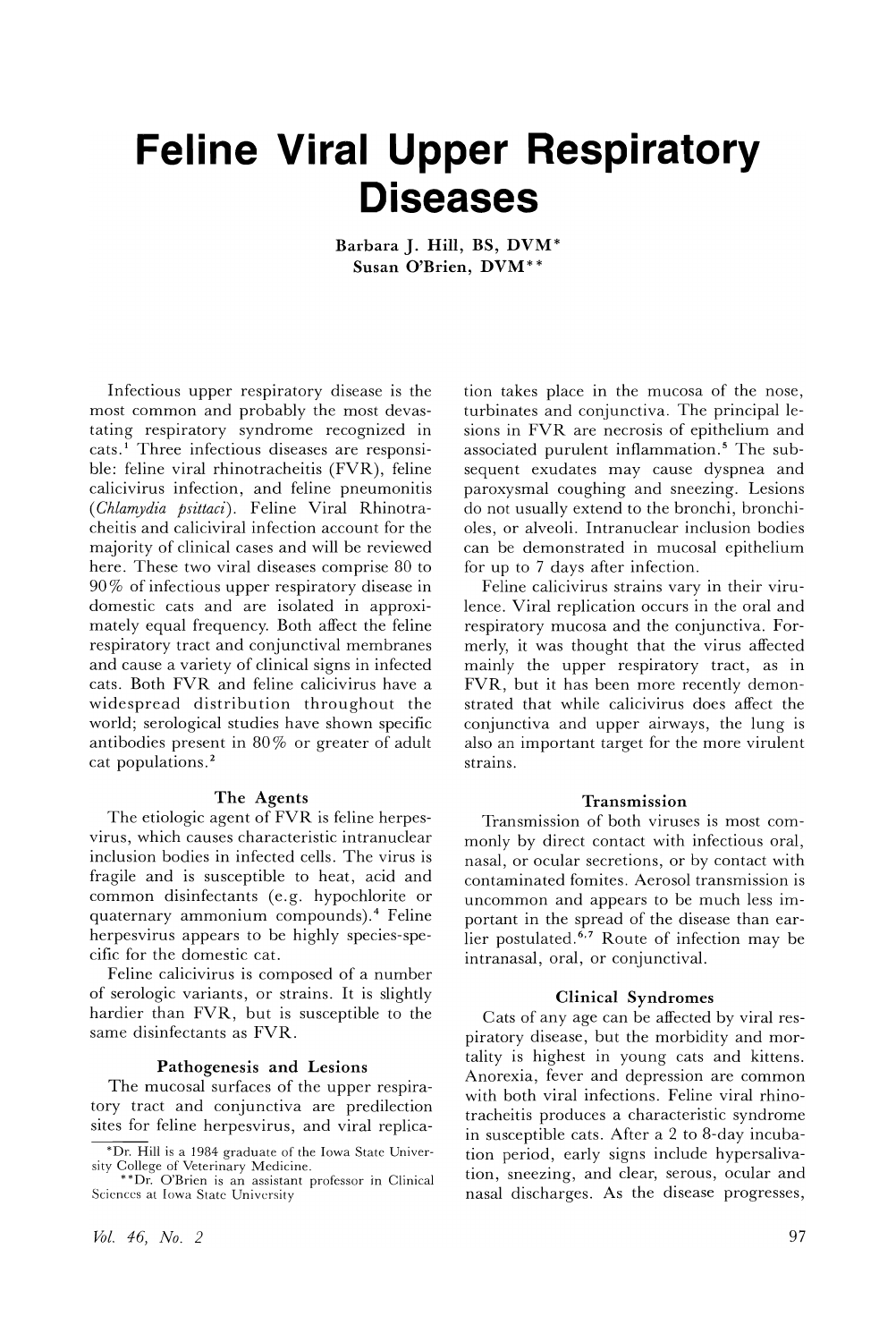conjunctivitis and coughing may develop. Ocular and nasal secretions may become mucopurulent, especially with secondary bacterial invasion. The ocular manifestations of feline herpesvirus primarily involve the conjunctiva, but ulcerative keratitis may develop.8 A leukocytosis is generally present throughout the course of the disease. The majority of clinical signs have usually resolved within 10 to 20 days, but some animals may be left with chronic sequelae such as persistant conjunctivitis or rhinitis. The recurrent clinical signs seen in these chronically affected cats is most often due to secondary bacterial invasion of mucosal surfaces originally damaged by the virus. <sup>4</sup>

In general, the disease produced by feline calicivirus is similar to but milder than FVR, although the range of clinical signs varies greatly among the various strains of the virus. The majority of strains, after a 2 to 10-day incubation period, produce a mild upper respiratory disease with ocular and nasal discharge and ulceration of the tongue, hard palate, and nostrils. In some cases mouth ulcerations may be the only clinical sign of infection. The more virulent strains of calicivirus may produce a primary interstitial pneumonia with resulting dyspnea.

Involvement of systems other than the respiratory tract can occur with FVR. Feline viral rhinotracheitis has been associated with central nervous system dysfunction and liver disease, but only in very young, old, or immunosuppressed animals. <sup>13</sup> Feline herpesvirus has also been associated with ulcerations of the skin. <sup>9</sup>

# The Carrier State

As stated previously, both feline respiratory viruses are relatively fragile, and thus they must rely for their continued survival on their ability to persist in the cat. In both FVR and feline calicivirus infections most of the clinical signs regress over a period of 10 -12 days. After this time any animal which remains persistently infected with the virus is termed a "carrier." The carrier animal may be asymptomatic or show chronic symptoms of the disease. The carrier state of FVR is characterized by latent periods with only intermittent episodes of virus shedding. During such episodes the carrier is highly infectious to other cats. <sup>4</sup> Carriers may shed spontaneously or subsequent to stresses such as corticosteroid

therapy, general anesthesia, cat shows, etc. An estimate of up to  $80\%$  of FVR-recovered cats remain carriers for a variable period of time.<sup>4</sup> Cats may spontaneously clear the virus after months or years, but some animals remain carriers for life.

Unlike FVR, carrier cats of feline calicivirus excrete virus more or less continuously from the orophrynx. Such animals are therefore a constant hazard to susceptible cats. In a survey of 1500 clinically healthy cats, sampled with a single oro-pharyngeal swab, feline calicivirus was found to be widespread;  $8\%$  of single household pets, 24 % of cats attending cat shows and 41.5% of cats in institutional colonies were found to be excreting the virus. <sup>12</sup>

## Diagnosis

Differentiation of FVR and feline calicivirus infection on the basis of clinical signs alone is difficult and generally not recommended. Clinical differentiation is possible based on the principle that while some manifestations (e.g. fever, depression, anorexia) are common to both diseases, others signs are more frequently associated with one infection or the other. Rhinitis and conjunctivitis with serous to mucopurulent discharges, keratitis, blepharospasm, sneezing, coughing, hypersalivation and oral respiration are signs most suggestive of FVR, while ulcers of the tongue, hard palate and nostrils, occasionally associated with signs of pneumonia are more consistent with feline calicivirus. Unfortunately, differentiation of the two viral infections is not always as simple as descriptions suggest, due to overlap and variation in clinical signs and severity of infection and complications with secondary infections. Therefore, definitive diagnosis is best made serologically or by virus isolation. However, because treatment of both viral diseases is symptomatic in the majority of clinical cases, etiologic diagnosis of upper respiratory viral disease in cats is generally not necessary or economically warranted.

# Treatment

The intensity of treatment of viral respiratory disease is dependent on the severity of clinical signs. In some cases clinical manifestations are so mild and the cat so relatively unaffected that no treatment is required.<sup>10</sup> In the case of the more severely affected cat,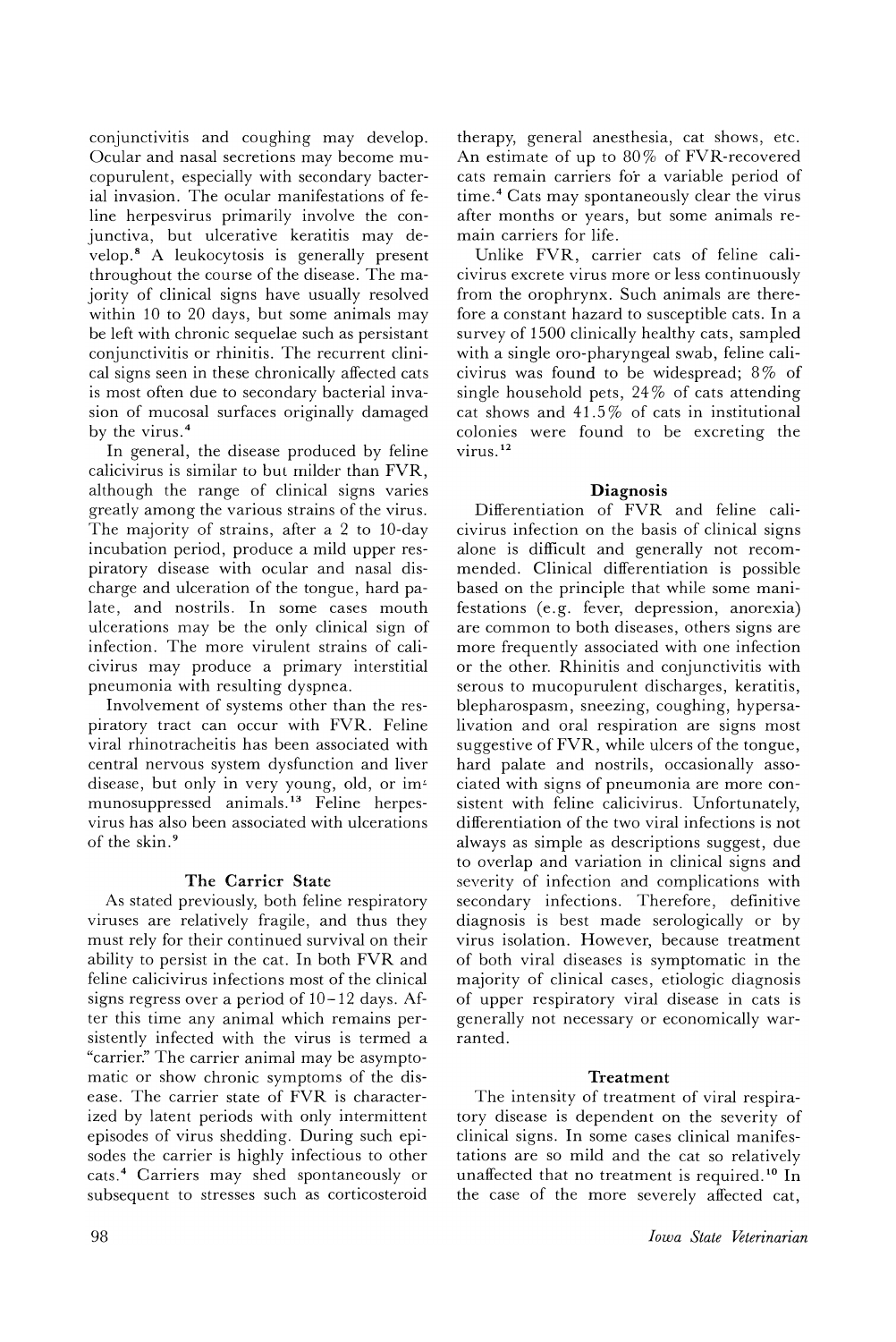however, prompt and vigorous therapy is necessary. Therapy is for the most part symptomatic and supportive. Good nursing care is extremely imporant in the treatment of these cats, as respiratory arrest secondary to airway obstruction and/or pneumonia, dehydration, and malnutrition are the usual causes of death.<sup>1</sup>

Affected cats should be kept in a clean, warm, well-ventilated environment and discharges from the eyes and nose should be cleaned away frequently. Antibiotics should be given for a minimum of 7 days to help control secondary bacterial infection. Good choices include ampicillin, hetacin K, or chloramphenicol. In more severely affected animals in which dehydration becomes a problem, fluid therapy may be necessary. Subcutaneous lactated Ringer's solution or *2*1 *<sup>12</sup>* % dextrose diluted 50: 50 with saline is often adequate, but some cats may require intravenous fluids.

Cats should be encouraged to eat by offering strongly flavored odorous foods (e. g. sardines, tuna). Soft or semi-liquid foods, such as strained-meat baby food may be more palatable to those animals in which painful oral ulceration has developed. The placement of a pharyngostomy tube may become necessary in cats that have been anorectic for several days. This conveniently allows replacement of both calories and fluids with a minimum of stress to the cat and is far superior to repeated attempts at force-feeding or stomach tubing.

Warm humidification or nebulization is often beneficial in relieving airway obstruction. Acetylcysteine 20 % diluted 1:8 with saline may be added to the nebulization formula as a mucolytic if secretions are viscous and inspissated. Additionally, 0.25 % phenylephrine or 0.025% oxymethazoline will provide temporary relief of nasal congestion when used judiciously.<sup>11</sup>

Vitamin therapy including vitamins A (10,000 IU daily) and B-complex are indicated in the severely ill cat. Vitamin C may also be given intravenously at a rate of 1 gram daily.

Ocular therapy is critical to avoid corneal damage and panophthalmitis, especially in FVR. Broad spectrum antibiotic ophthalmic ointment should be started promptly, and corticosteroids should be avoided due to the potential for corneal ulceration to develop during the course of the infection.

The chronic rhinitis and/or sinusitis that is sometimes a sequelae to viral upper respiratory disease presents a therapeutic challenge for the veterinarian. The more chronic the condition becomes, the more unlikely it is that conservative therapy will help. <sup>10</sup> The majority of these animals are suffering from persistent or recurrent secondary bacterial infections, and prolonged  $(2-3$  week) antibiotic therapy following culture and sensitivity may be beneficial. Unfortunately, the improvement seen is often temporary and ultimately surgical procedures, including trephining the frontal sinus, may be necessary. Some chronically affected cats show improvement when housed outside. 4

## **Prevention and Control**

The prevention and control of feline viral upper respiratory disease has two components: immunoprophylaxis via a vaccination program, and management practices aimed at preventing transmission of the viruses. The development of effective vaccines against FVR and feline calicivirus is potentially the most effective means of controlling the diseases. <sup>10</sup> Inactivated and MLV parenteral vaccines and MLV intranasal vaccines are available. The parenteral vaccines are also available in combination with feline panleukopenia MLV or inactivated vaccine, and have been extensively tested for safety and efficacy.13.14 The parenteral vaccines evoke adequate serum antibodies. The intranasal vaccines also appear to be safe and efficacious, but do show an increased number of minor side reactions, particularly transient sneezing 1 to 16 days post-vaccination. Less common reactions include a raw nose, transient anorexia and lacrimation. Cats recover from these reactions uneventfully.17 A single dose of intranasal vaccine produces significant protection for at least one year. Kittens may be vaccinated at 8 to 10 weeks of age with yearly revaccination.

Proper management practices can aid greatly in the prevention of transmission of feline viral respiratory disease. The greatest management challenge exists in veterinary hospitals and catteries. Within a veterinary facility adequate ventilation is probably the most effective means of disease prevention. Twelve air exchanges per hour are desirable. <sup>10</sup> Fomite transmission can be minimized by use